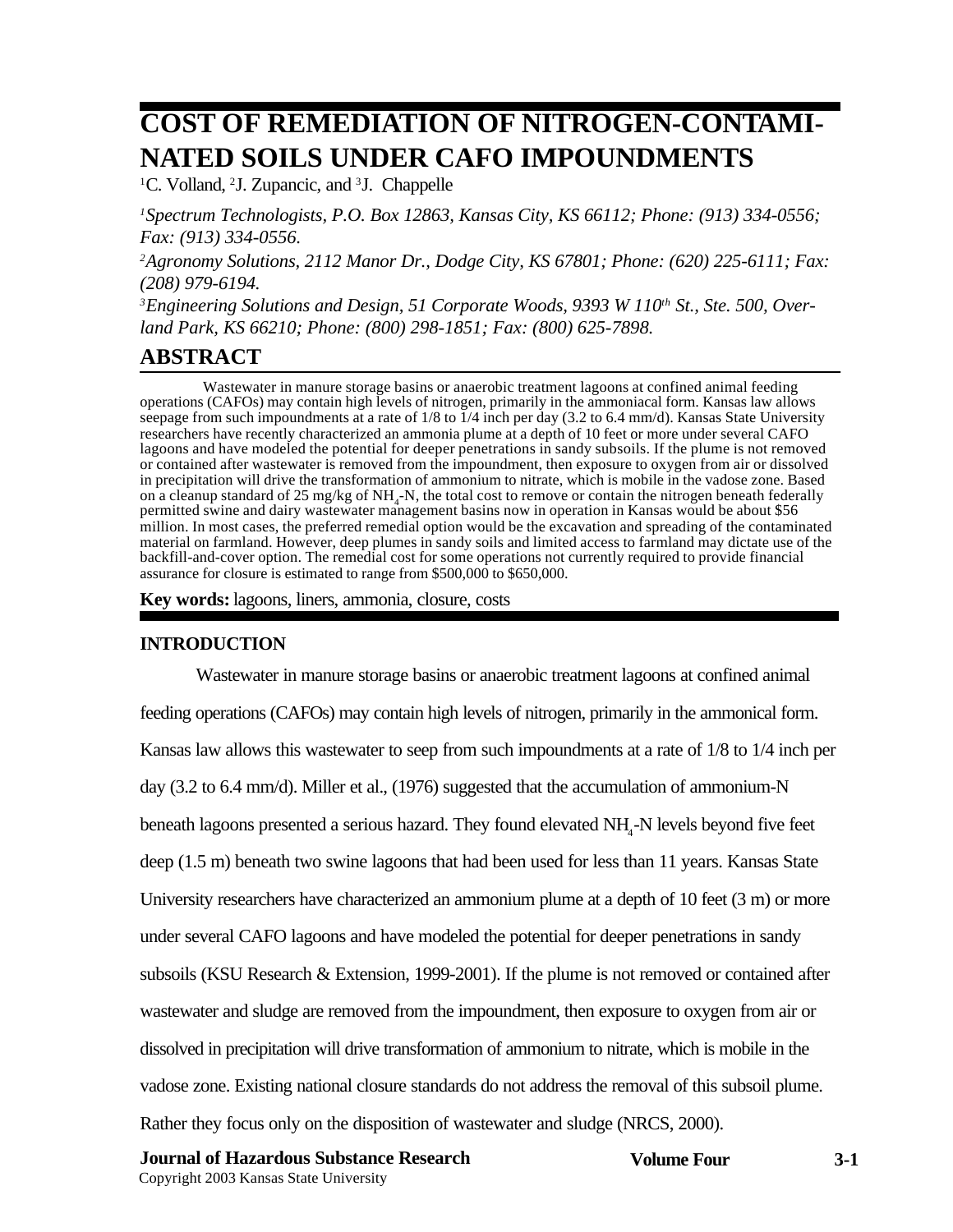There is growing evidence that nitrate contamination of groundwater is increasing in Kansas and in most areas of the High Plains Aquifer (Litke, 2001). Likewise, the Kansas Geological Survey reported that nitrates had increased, from the 1970's to the 1990's, in three-fourths of the wells they surveyed in central and western Kansas (Townsend and Young, 1999a), though they suggested that this could be a function of both agricultural pollution and poor well construction. The KGS analyzed 112 samples to determine the source of nitrogen in well water and found that 42% derived from animal waste, 29% from commercial fertilizer, 22% from mixed sources, and 7% other (Townsend and Young, 1999b). The USGS is also finding levels of nitrates exceeding the health standard at water table depths greater than 100 feet (30.5 m). In wells of their own construction near Garden City, Kansas, they found 54 mg/L nitrate-N at 121 feet (36.9 m), traced to animal waste by nitrogen 15 isotope analysis, and 22 mg/L at 161 feet (49.1 m) (McMahon, 2000). In 2001 the USGS conducted extensive analysis of 79 lagoon-monitoring well samples at 35 swine feeding operations in Oklahoma where previous sampling had revealed nitrate levels exceeding the 10 mg/l USEPA MCL (Becker, Peter and Masoner, 2002). The swine operations were constructed after 1992. Using ribotyping of E. coli isolates and swine wastewater organic compound indicators, the USGS identified nine of the 35 swine operations as possible sources of contamination. Depths to water in these instances were 6, 9, 10, 16, 25, 31, 34, 55, and 63 feet, respectively (1.8, 2.7, 3.0, 4.9, 7.6, 9.4, 10.4, 16.8, & 19.2 m). Nitrogen isotope 15 values from 76% of samples indicated an animal or mixed fertilizer/animal source of the nitrate.

The Oklahoma study indicated significant incidence of pollution relatively early in the life of the swine lagoons. However, on a spatial scale, it is likely that application of manure and commercial fertilizer to crop lands is more often the source of nitrate pollution in Kansas rather than wastewater impoundments. Nonetheless, the recent influx of large swine and dairy CAFO's situated over the High Plains Aquifer suggests that safeguards need to be applied for the long term.

Kansas law requires a closure plan and financial assurance only for swine CAFOs of 3725 animal units (9313 mature head) capacity or more. As yet, no specific guidelines have been developed for remediation of contaminated soils beneath CAFO wastewater impoundments. Cost of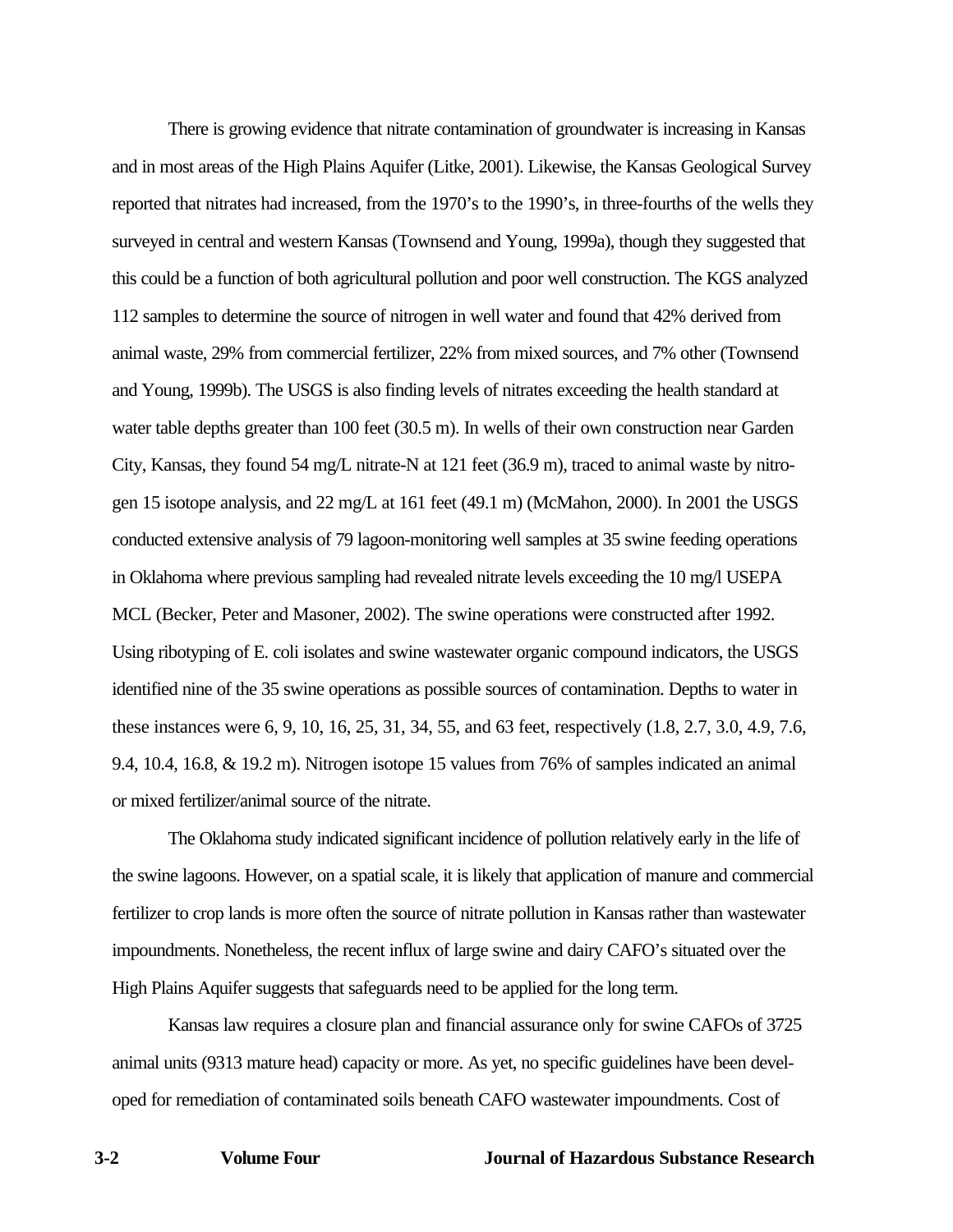remediation will be a function of the size and depth of the impoundments and depth of the nitrogen plume underneath. For the "excavate and spread" alternative, the total mass of nitrogen will determine the amount of land needed for disposal. The objectives of this study are to 1) review remediation alternatives, 2) suggest cleanup standards, 3) develop example cost models, and 4) assess the long-term economic implications for the state of Kansas.

#### **SOURCES OF DATAAND METHODS**

Characterization of subsoil ammonium contamination is based primarily on data developed by Kansas State University (KSU Research & Extension, 1999-2001). Recommendations for remediation alternatives and cleanup standards were obtained from Agronomy Solutions, LLC., based on their experience with industrial cleanup of ammonium-contaminated soils and groundwater. A profile of federally permitted swine and dairy CAFOs (1000 animal units or larger) in Kansas was developed from (1) a current list of such facilities obtained from Kansas Department of Health and Environment (KDHE), and (2) from design data for 88 swine and dairy facilities collected by Spectrum Technologists from KDHE permit files during the years 1997 to 2002. The profile was segmented between basins sited in typical Kansas loess-derived silt loam and silty clay loam soils and those sited in aeolian or alluvial sandy soils found in some parts of western Kansas, by analyzing soil boring reports on 74 lagoons obtained from KDHE permit files (Volland, 2000). The CAFO profile was analyzed to develop a set of representative impoundment designs. These were submitted to Engineering Solutions and Design for estimation of remediation costs. The estimates were normalized to the cost per animal unit. The least expensive remediation alternative was multiplied by the number of animal units in each category to obtain the total expected cost for the state of Kansas. Cost of removing wastewater and sludge prior to remediation was not considered.

## **CHARACTERIZATION OF NITROGEN PLUME**

#### *Wastewater Characteristics*

Wastewater in manure storage basins or anaerobic treatment lagoons at confined animal feeding operations (CAFOs) may contain high levels of nitrogen, primarily in the ammoniacal form. Kansas State University researchers collected lagoon wastewater samples from 20 swine sites and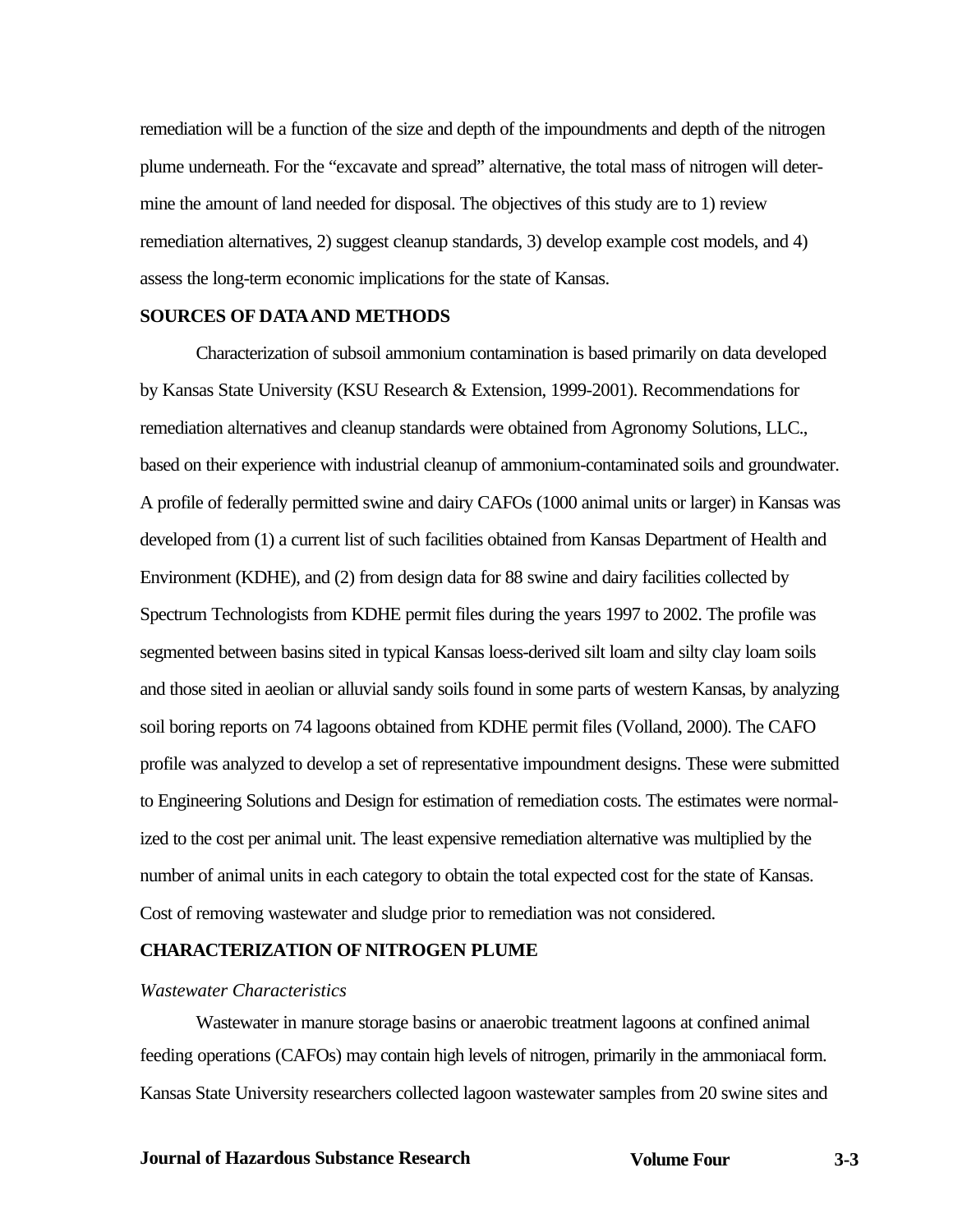20 cattle sites from 1997 to 2000. The average ammonium-N concentration was 910 mg/L (range 180 to 3540 mg/L) for swine and 171.5 mg/L (range 10 to 510 mg/L) for cattle feedlots (Ham, 2001). In another series of measurements taken in the year 2000 from 42 swine lagoons, to distinguish between production phases and time of year, other KSU researchers obtained a mean ammonium-N concentration of 1142 mg/L, for all facilities. Grower and finishing facilities had means of 1506 and 1469 mg/L, respectively (DeRouchey, et al., 2001).

Mean total nitrogen concentrations for the two swine data sets were 1080 mg/L and 1402 mg/L, respectively. Since nitrates are negligible under these anaerobic conditions, the difference between total nitrogen and ammonium-N is the organic nitrogen component. The percentage of organic nitrogen will be influenced by the loading applied to the waste management facility and the surface area available for ammonia volatilization. Mean total nitrogen for cattle feedlot impoundments was 303.8 mg/L.

The difference in nitrogen concentration in swine and cattle CAFO wastewater can be explained by design function. Notwithstanding a few cases where pre-sedimentation basins are used to capture solids, swine storage basins and lagoons receive all the wastes produced in a swine confinement building. In contrast, cattle feedlot impoundments receive only precipitation runoff from the open lots and frequently use a primary sedimentation stage to capture solids.

Large confinement dairies generally route all wastes to sedimentation basins followed by deep anaerobic treatment lagoons. However, runoff from a few open lots may also be directed to these lagoons. Three of the nine facilities whose files we examined were open-lot dairies whose lagoon wastewater would resemble that of a cattle feedlot. The previously cited KSU researchers obtained only a few samples (n=3) from two dairy lagoons at their Southwest Kansas Research Center. Mean ammonium-N was 397 mg/L and total nitrogen was 607 mg/L (DeSutter, Ham and Trooien, 2000). However, more extensive data is available from Strahm et al., (2000). In this analysis of seven Kansas dairies that use flush systems to clean forestalls and holding pen areas, the average ammonium content of lagoon wastewater was 398 mg/L, and total nitrogen was 816 mg/L. Wastewater characteristics for open-lot dairies were assumed to be the same as that of cattle feedlots.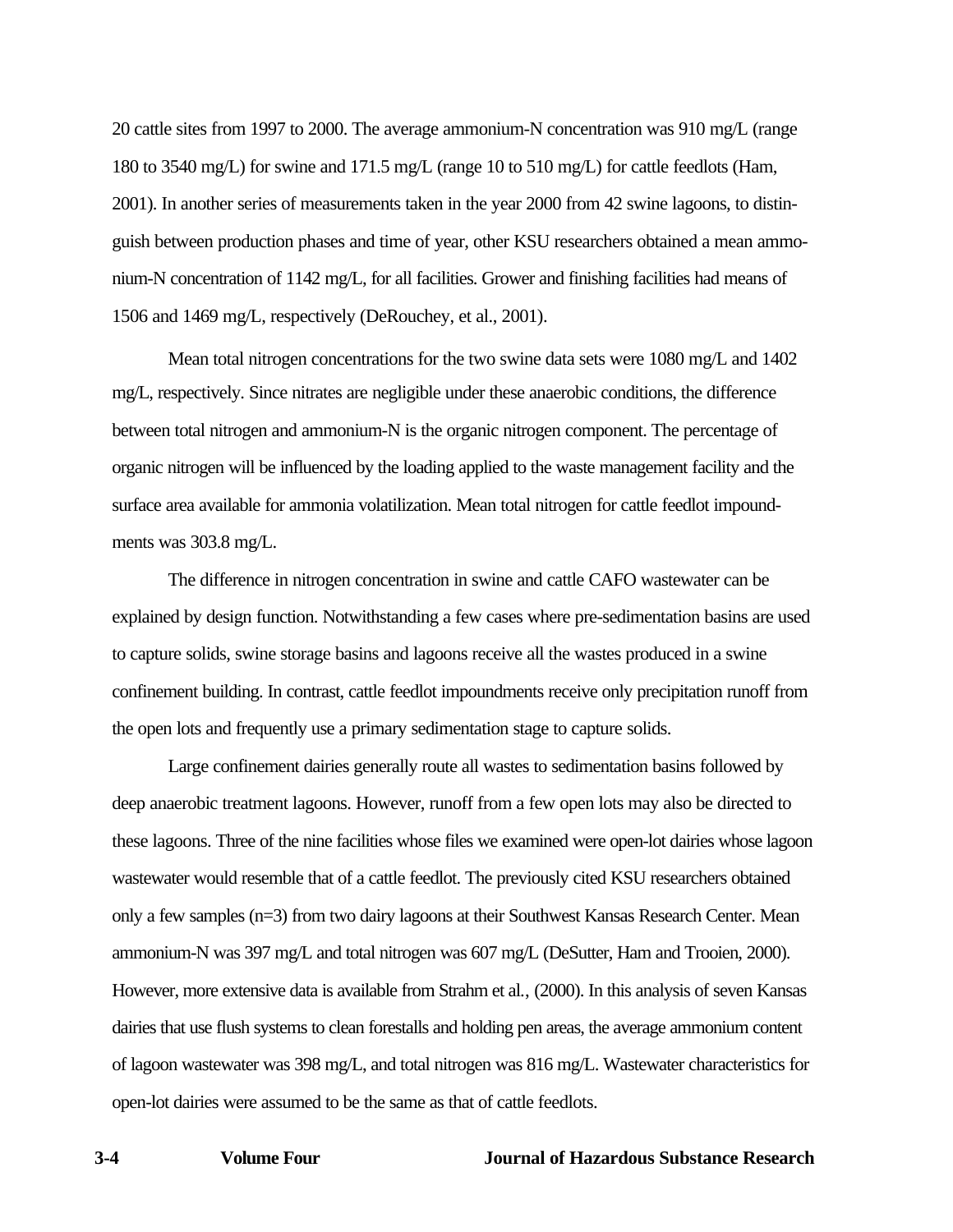#### *Lagoon Seepage and Soil Contamination*

Kansas law allows wastewater to seep out of lagoons at a rate up to 0.25 inch (6.4 mm) per day, except for large swine lagoons which are limited to 0.125 inch (3.2 mm) per day. Based on measurements taken by KSU researchers at 14 swine lagoons and six cattle feedlot runoff impoundments (Ham, 2001), swine lagoons seeped at an average rate of 0.05 inch (1.2 mm) per day and cattle feedlots, 0.04 inch (1.0mm) per day. Researchers attributed the difference between the rate expected from soil-liner characteristics and the measured rate to the attenuation of seepage by the lagoon sludge layer.

Noting the reduced rate of seepage, KSU researchers determined that a large plume of ammonium saturated soil would build up under swine lagoons during the life of the facility (assumed to be 25 years). Using an overall average seepage rate of 0.044 inch (1.13 mm) per day, Ham estimated that about 9.1 kg/m<sup>2</sup> or 81,200 lb of ammonium-N per acre of surface area would build up beneath a typical swine lagoon during the 25-year life of a facility. For cattle feedlot impoundments, the estimate was 1.7 kg/m<sup>2</sup> or 15,200 lb per acre (Ham, 2001). Ham concluded that the eventual cost of remediation may justify use of a plastic liner to reduce closure costs.

Depth of the ammonium plume is a critical factor in the difficulty and cost of remediation. Plume depth is a function of clay content of the soil, soil density, cation exchange capacity (CEC), and the concentration in the wastewater of calcium and magnesium ions that might compete with ammonia for adsorption sites (Ham and DeSutter, 1999). To estimate this depth, we utilized the model developed by Ham and DeSutter. Values used for  $NH<sub>4</sub>-N<sup>+</sup>, Ca<sup>+2</sup>, and Mg<sup>+2</sup>$  were the average of the two data sets published by KSU researchers. Ham noted that the CEC for most sites examined ranged from 15 to 25 cmol/kg. Thus for a CEC of 20 cmol/kg in the soil underlying the basin, we calculated that the plume depth for swine would be 12 feet (3.7 m) after 25 years; for confinement dairies, seven feet (2.1 m); and for open lot dairies and cattle feedlots, four feet (1.2 m).

These values are fairly consistent with actual measurements taken by KSU researchers from borings beneath empty CAFO basins (Ham, 2001). A 20-year-old abandoned swine lagoon in McPherson County, Kansas, produced soil concentrations of over 1100 mg/kg ammonium-N at 2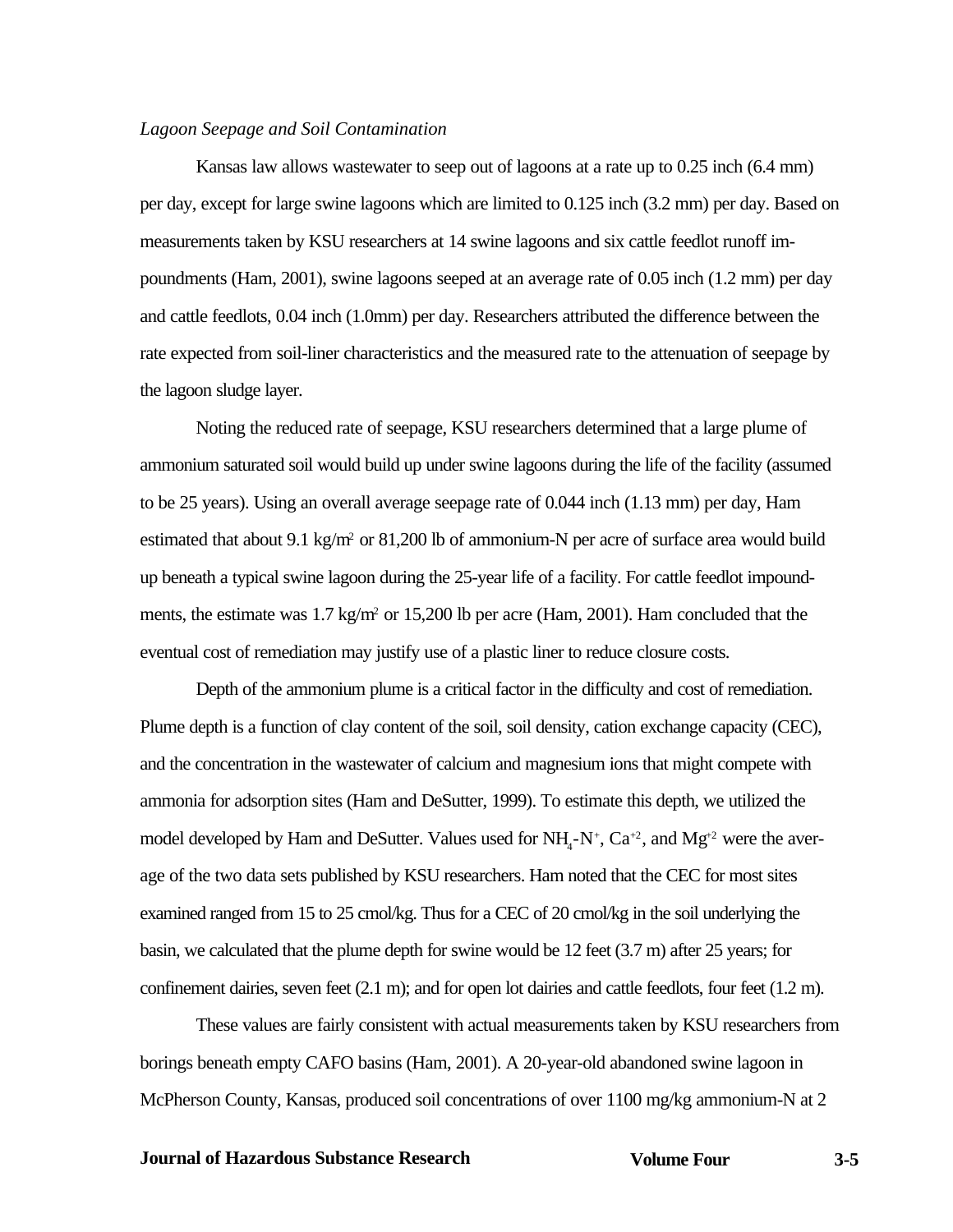inches (0.05 m) below the surface of the liner, which declined to 56 mg/kg at 10.5 feet (3.2 m) below the surface. The average CEC of the soils underlying this site was about 20 cmol/kg. CEC's at the McPherson County site varied according to clay levels, ranging in identifiable layers from 6.5 cmol/kg in 10% clay and 80% sand, 15.4 cmol/kg in 23% clay and 59% sand, to 52.3 cmol/kg in 72% clay and 16% sand.

Soil NH<sub>4</sub>-N measurements at another 20-year-old swine lagoon declined from over 900 mg/ kg at 6 inches (0.15m) below the surface of the liner, to near zero at 10 feet (3.0 m) of depth. A 12 year-old cattle feedlot in Scott County, Kansas, approached zero at 2.4 feet (0.7 m) of depth. The average CEC through the relevant depths at this site was 19 cmol/kg. However, ammonium concentrations at an 11-year-old cattle feedlot in Grant County did not approach background levels until a depth of about 10 feet (3.0 m), perhaps a very sandy site or one with a leaky soil liner with preferential pathways (CEC and soil classification was not reported). A 20-year-old dairy site yielded NH<sub>4</sub>-N levels of 30 mg/kg or above, to 11 feet (3.4 m) of depth.

Based on our review of numerous soil borings submitted for permits at swine sites in western Kansas, we estimate that about 30% of sites in western Kansas overlying the High Plains Aquifer will exhibit a CEC of 10 or less, which is characteristic of sandy soils. Accordingly, in our statewide cost projections, we doubled the estimated plume depth for 30% of CAFO facilities located over the High Plains Aquifer. Miller et al., (1976) measured ammonium-N exceeding 300 mg/kg in very sandy soils (3% clay and 72% sand) 14 feet (4.3m) below an eight-year-old swine lagoon. So deeper plumes can be expected in such soil conditions over a 25-year site life.

## *Organic Nitrogen and Subsoil Transformations*

In calculating the plume depths, we conservatively assumed that organic nitrogen in the wastewater would be filtered out at the soil interface. However, Dr. Ham and associates also measured organic nitrogen comparable to the concentration of ammonium-N beneath most of the closed lagoons tested. Two abandoned swine lagoons contained organic nitrogen equal to about 80% of the mass of ammonium-N. The abandoned dairy lagoon was 60%. Ham stated that this organic N consisted of small manure solids, soluble organic acids and nitrogen in the microbial biomass beneath the lagoon.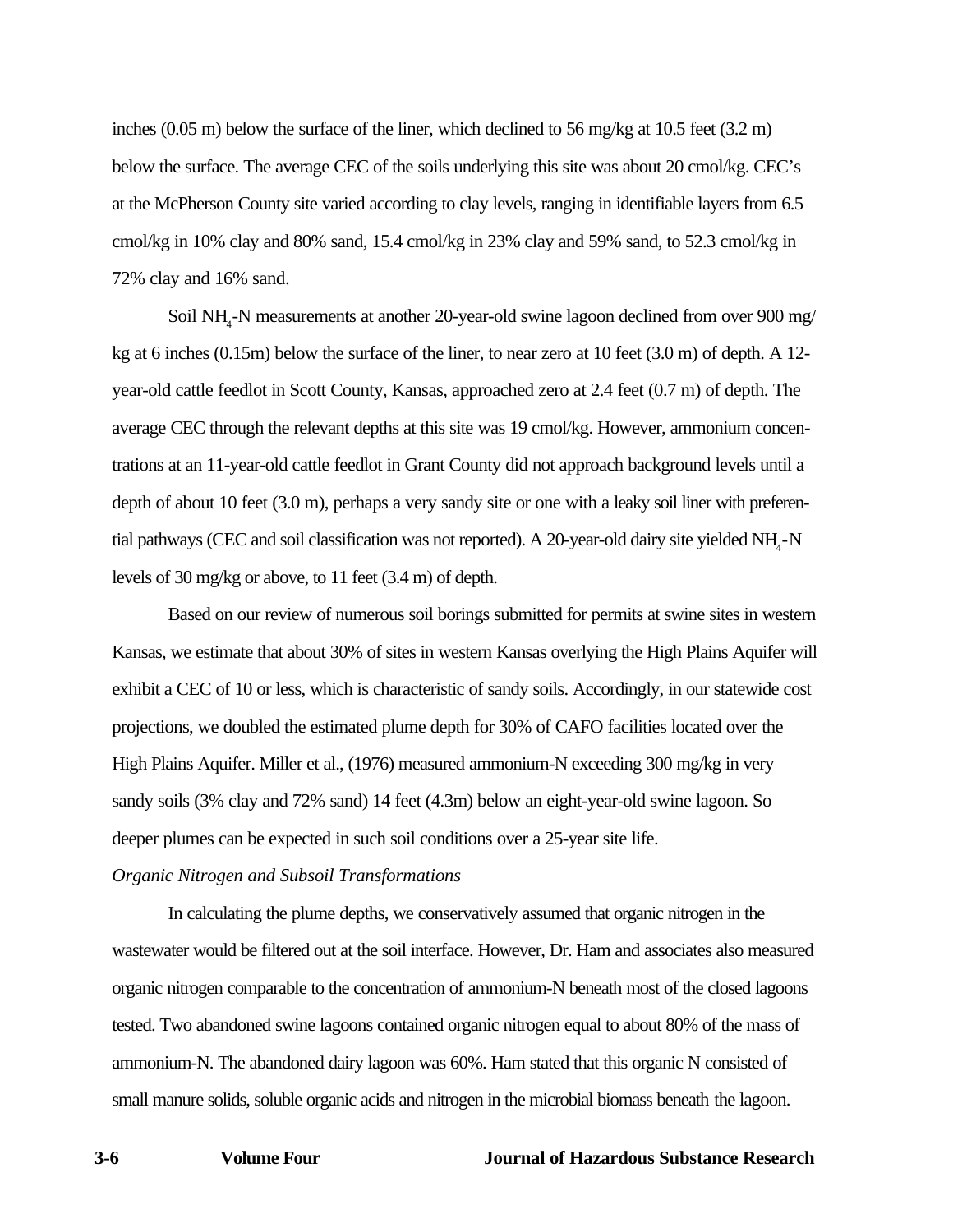To establish the land requirement for the "excavate and spread" remedial alternative, it was necessary to address the fate of the ammonium exported from the lagoon. The amount of stored nitrogen was about as expected at one closed cattle feedlot lagoon examined by KSU researchers. However, at a swine lagoon only about a third of the nitrogen was found that would have been expected by modeling the typical facility. Dr. Ham noted that the abandoned swine lagoons he and his associates studied were small and unrepresentative of newer facilities where ammonium-N soil concentrations would likely be higher and extend to much lower depths (Ham, 2001).

The soil core at the abandoned swine lagoon for which detailed data was presented by Ham contained a five-foot  $(1.5 \text{ m})$  layer of very sandy soil  $(CEC = 6)$ . It is possible that a significant amount of the exported ammonium had already changed to nitrate and moved on. In Miller's study, soil cores were taken immediately after the level of an active lagoon was lowered to near empty. Miller returned two months later to do a deeper core in one lagoon and found that a significant amount of ammonium had already been transformed to nitrate in the top layer. The mass of ammonium under Miller's lagoon was roughly what would be expected from Ham's model, if we assumed a proportion of organic nitrogen similar to what Ham found.

On the other hand, KSU lab investigations suggested that some microbial uptake of ammonia NH4-N would be expected (Reddi et al, 2000). This is supported by the substantial amounts of organic nitrogen found beneath these old lagoons. What happens to this organic nitrogen is unknown. However, its presence needs to be accounted for in our remediation cost model. Denitrification has been detected beneath lagoons sitting in groundwater. However, conditions for extensive denitrification would not be expected to be favorable in the vadose zone in the more typical setting. Despite the fact that these transformations are not well understood, we felt some subsoil loss of nitrogen needed to be incorporated into our assumptions. We reduced the modeled nitrogen export by a fourth and estimated the nitrogen species to be roughly in proportion to that found under the old lagoons examined by KSU researchers. Our calculations also incorporated individual average seepage rates for swine and cattle as measured by Ham.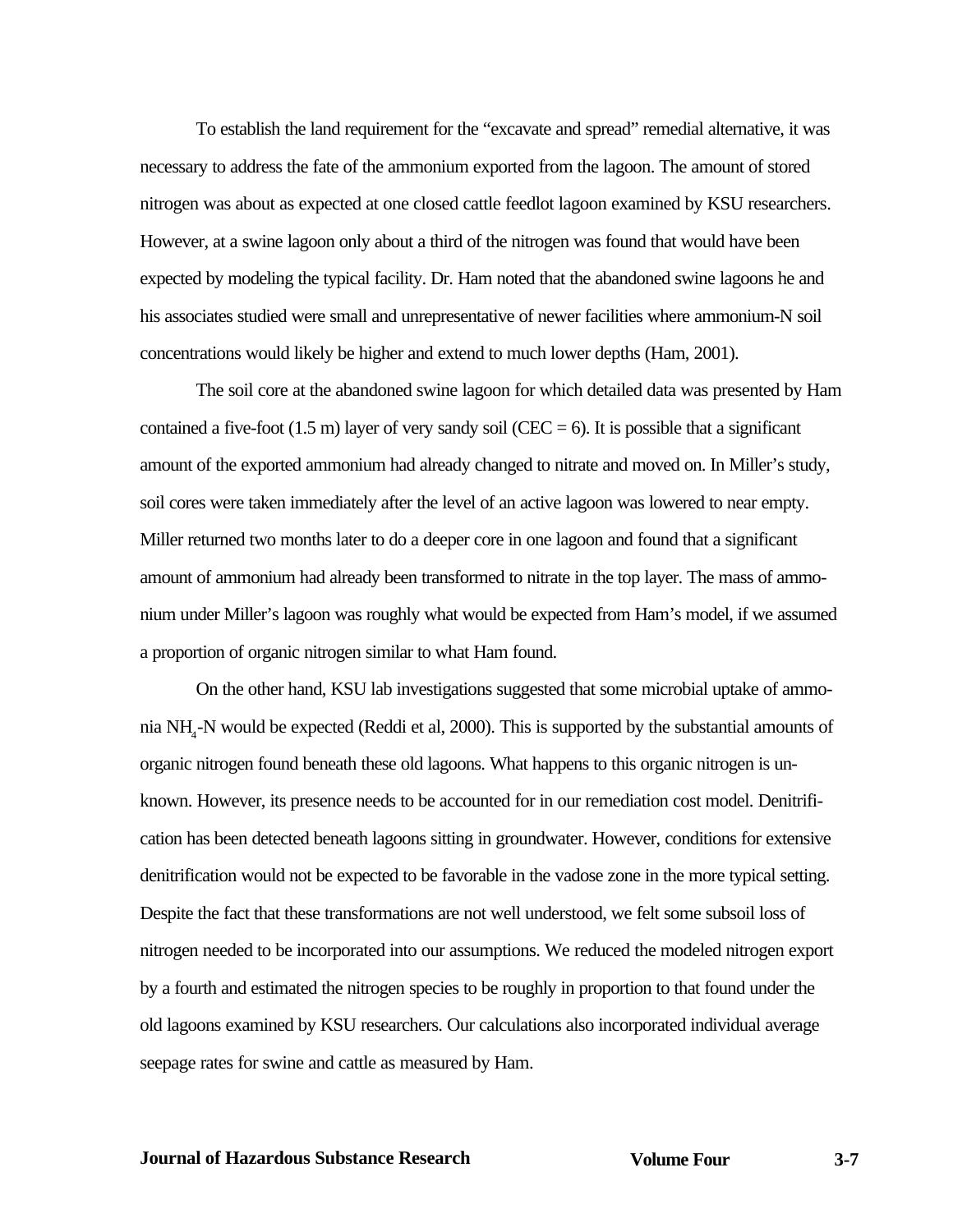#### **CAFO PROFILE**

A list of all federal permits (1000 animal units and larger) for swine and dairy facilities in Kansas, as of June 1, 2002, was obtained from KDHE (Newquist, 2002). Animal units (a.u.) relate to head as follows: dairy  $\text{row} = 1.4$  a.u., mature swine  $= 0.4$  a.u., and piglet  $= 0.1$  a.u. The list contained 109 swine permits and 25 dairy permits. Lagoon design data was extracted from KDHE files for 43 of these swine permits. Additional data was used from eight other swine permits, mostly nursery units just below 1000 animal units. A total of 101 swine storage basins and lagoons were examined.

Nine of the 25 dairy permits were selected to be representative of the study population size distribution. A total of 27 storage basins and lagoons were examined. Sedimentation channels at the dairies were typically only two to four feet deep (0.6 to 1.2 m) and were not considered. The average permitted size of the CAFO study population, which may include multiple lagoons, was 4,600 animal units (11,500 mature head) for swine and 5,000 animal units (3,571 head) for dairies. Averages for the selected samples were 4030 and 5580 animal units, respectively.

Average depth of the dairy lagoons was 17.3 feet (5.5 m) with a median of 20 ft (6.1 m). Average depth of the swine lagoons was 16.3 feet (5.0 m) with a median of 18 ft (5.5 m). The "footprint" in acres at the maximum liquid depth was recorded for each lagoon. Average surface area of swine lagoons was 3.1, acres (1.26 ha) and 3.0 acres (1.21 ha) for dairies. Average lagoon surface areas per 1000 animal units was 1.60 and 1.62 acres, respectively  $(0.65 \text{ and } 0.66 \text{ ha})$ . Approximately 60 % of the basins were constructed with internal side slopes of 3 to1 and 40% were 4 to1.

Layouts and depths of cattle feedlot runoff impoundments are almost infinitely variable because they are usually designed to fit the contours of the site, and because their capacity is a function of expected rainfall. The time required to accumulate a sufficient database to produce a defensible estimate of average lagoon acreage and depth was deemed excessive. Given also that the nitrogen plumes are considerably smaller than those associated with swine and dairy lagoons, cattle feedlot runoff impoundments were excluded from further analysis. Nonetheless, cleanup costs for cattle feedlot impoundments in certain geological settings may be significant.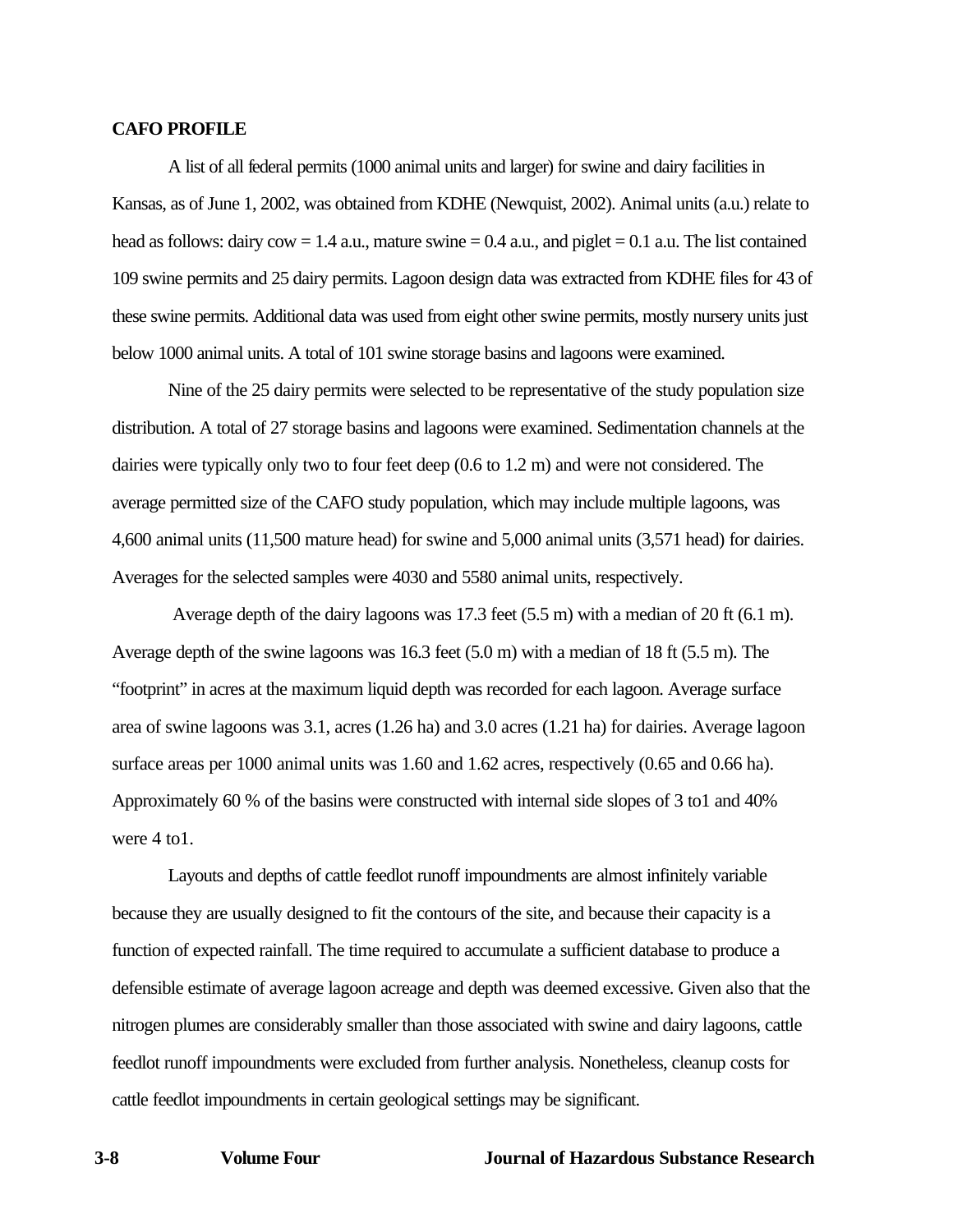#### **APPLICABLE KANSAS REGULATIONS**

Proper closure of CAFO impoundments is required only for swine facilities of 3,725 animal units and larger (9,312 mature head) under KAR 28-18a-22, effective January 1999. So far no impoundments have been closed under this rule, and detailed guidelines for cleanup have not been established (Friese, 2002). This rule states that, after the removal of "swine and other process wastes," an impoundment may be closed as follows: (1) remove berms, level, and revegetate; (2) leave in place as a freshwater pond or reservoir, (3) retain for future use as part of a swine waste management facility or (4) other method approved by KDHE. Financial assurance is required based on a cost estimate in the closure plan. Kansas rules would seem to require removal of the solids and sludge in addition to the liquid.

Our review of KDHE permit files indicates that KDHE has not considered the cost of removing the plume of nitrogen contamination under the swine lagoons. For example, a swine CAFO operator in Norton County, Kansas, estimated it would cost only \$4,100 to close his three-acre (1.2 ha) lagoon by turning it into an irrigation water storage pond. Likewise an operator in Pratt County estimated it would cost \$73,000 to remove wastes and reclassify his 10 (4 ha) acres of lagoons as freshwater ponds. Removal of subsoil was not anticipated.

Use of an abandoned CAFO lagoon for freshwater storage would be risky since a substantial head of oxygenated, clean water is applied to the bottom of the impoundment saturated with ammonium. Indeed, a multi-university study group recently recommended that lagoons converted to freshwater ponds should be rinsed and refilled until a dissolved oxygen level can be maintained at 3 mg/l or greater (Jones et al., 2001). While considerable research (Ham, 2001) describes the process by which waste solids clog soil pores at the soil-sludge interface on the lagoon bottom, we are unaware of research that documents what happens when the lagoon contents are removed and replaced with clean water. The concern would be that particles in the soil pores would break down under aerobic conditions and not be replaced by new material. Thus seepage rates may increase over those previously described.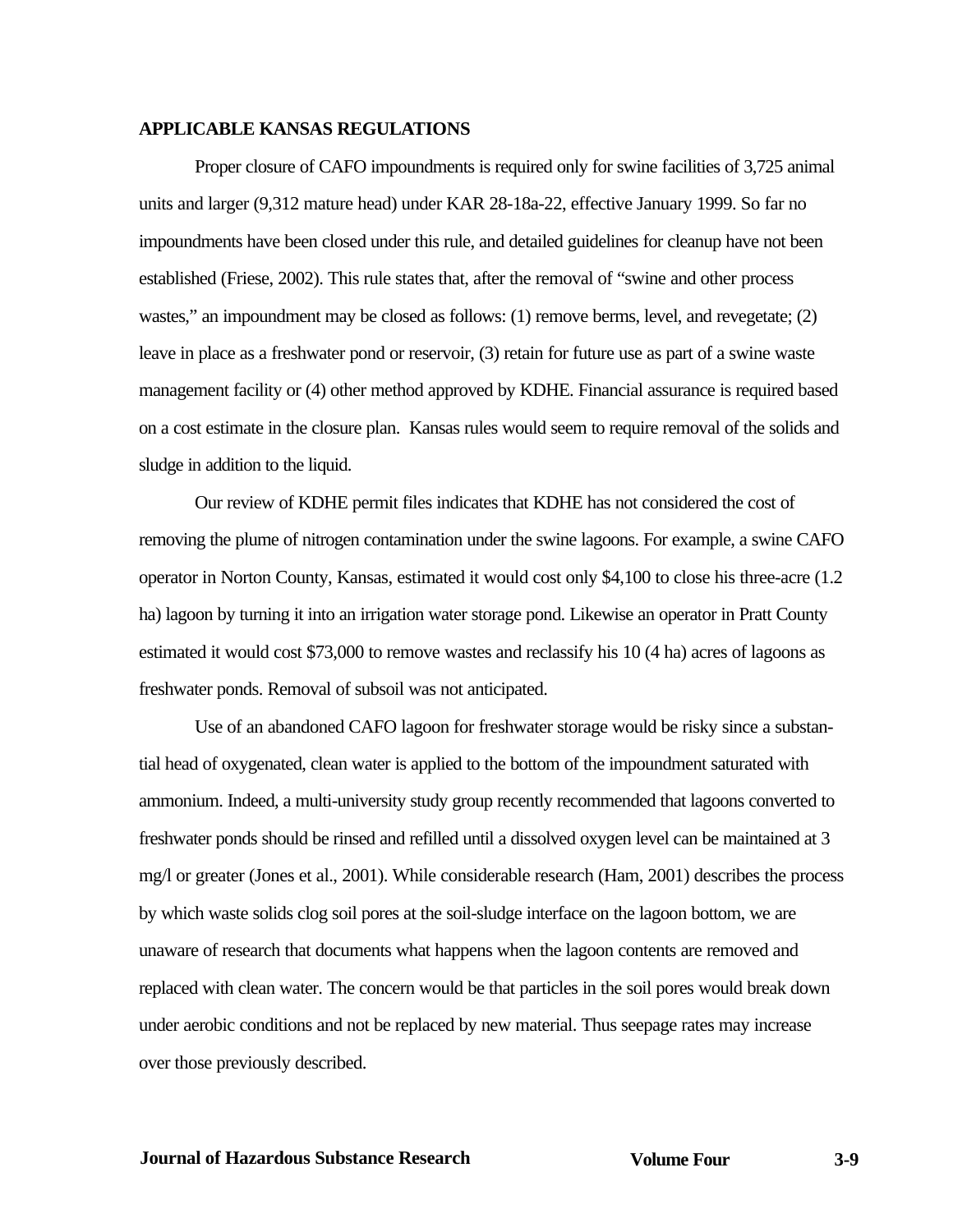#### **REMEDIATION ALTERNATIVES**

Potential alternatives would be (1) phytoremediation in the lagoon bottom, (2) backfill and cover with clay and vegetation such as poplar trees, and (3) excavation and disposal as crop nutrients. KSU researchers conducted lab research on growing crops in soil obtained from the bottom of lagoons (Mankin et al., 2001). Though the crops grew well, they were able to take up less than one percent of the NH<sub>4</sub>-N in a single growing season (KSU Research  $\&$  Extension, 2001: Executive Summary). We would expect to see some inhibition of plant growth due to the salinity imparted by typical wastewater. Soil acidification caused by the nitrification process could also inhibit plant growth.

The researchers suggested that soil be excavated and spread on land after sampling to 12 feet (3.7 m) of depth at several locations on the lagoon bottom. It was noted that the introduction of plants into the lagoon bottom may aerate the soils through drying, tillage, and development of soil macropores from root channels. Since many years would be required for crops to take up all the nitrogen, deeper nitrogen would have plenty of time to nitrify and escape to groundwater. Thus, we did not further consider this option.

#### *Backfill and Cover*

This approach would isolate the plume and prevent further leaching of nitrogen. The cap would be constructed so that the surface would drain and excess moisture would be utilized by vegetative cover. Poplars or other deep-rooted trees could be established using the TreeWell® system (Quinn et al., 2001) to exert hydraulic control over moisture movement beneath the cap to a depth of 30 feet (9.1 m) or more from the surface. The trees would remove a limited amount of nitrogen in a single growing season, but over the course of 20 to 50 years, they should have greater impact.

Use of trees to maintain hydraulic control is recommended because of the many incidences, we are aware of, where ordinary fill and cap installations have failed. We believe that soils at the bottom and along the sides of lagoons at time of closure will be in a water-saturated state, and any additional moisture leaking through the cap would cause leaching through the accumulated mass of nitrogen. It may be possible to forgo the tree system in arid areas with annual rainfall below 20 inches. However, the cost saving is not sufficient to change the outcome of the analysis.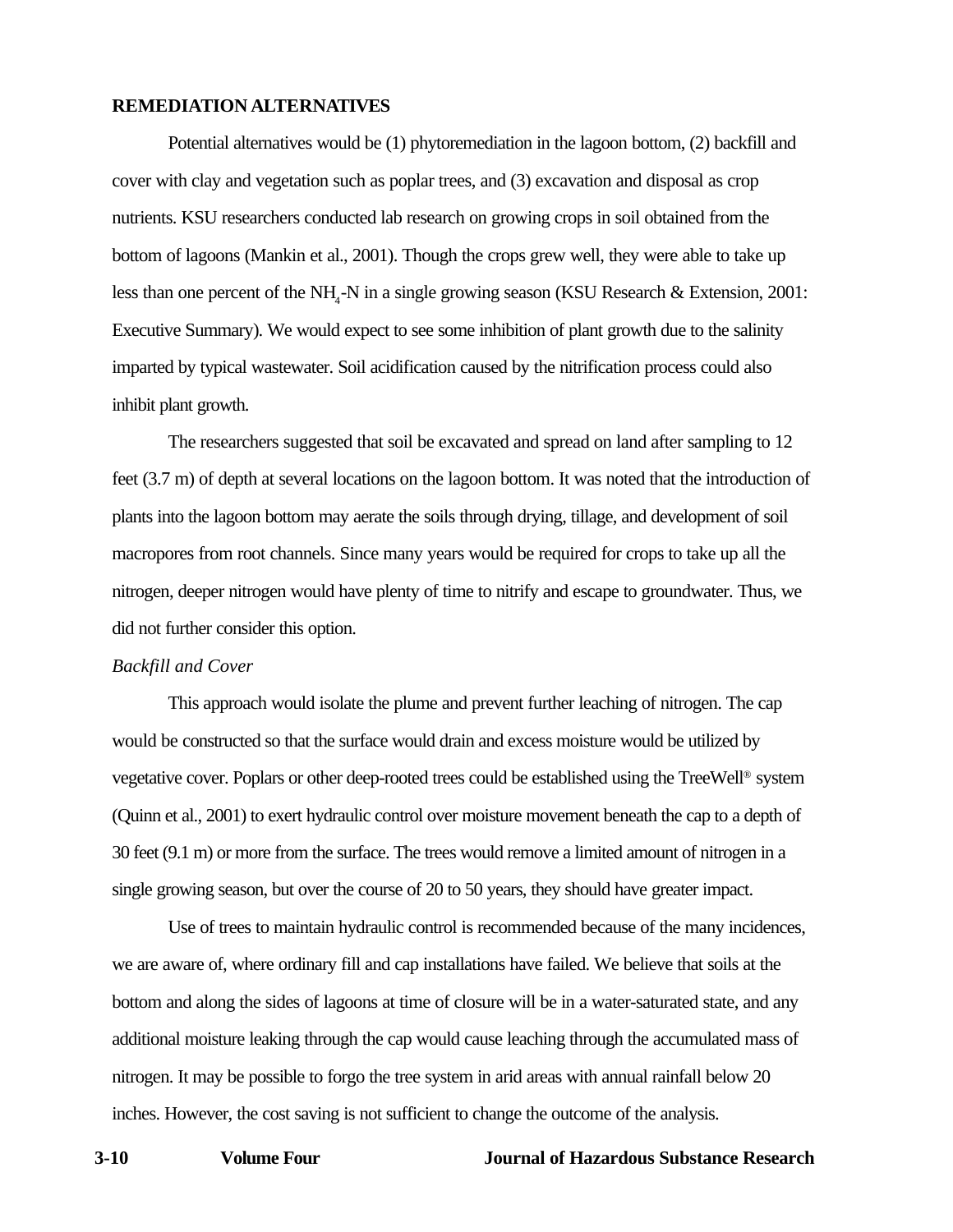#### *Excavate and Spread on Crop Land*

The extent to which the excavated soil could be spread would be limited by crop uptake capacity and practical physical constraints related to land application. Material with higher concentrations would need to be spread on more acres. In a practical land application scenario, ammonium-laden soil would be excavated and laid out in windrows to dry. The various depth layers would be piled according to their inorganic-N concentration and eventually mixed to create a uniform product for spreading. Once adequately dried and blended, the material would be loaded into a truck-mounted manure spreader and applied to fields. Fields near CAFO's are often nutrientsaturated, and thus it would likely be necessary to export to other fields within a five-mile radius of the operation.

The act of excavation, windrowing, and occasional turning would encourage the process of nitrification. One could expect all of the ammonium-N and about 35 percent of the organic-N to become plant-available nitrogen (PAN) within 12 months (Moore et al., 2001; Midwest Plan Service, 1993). In subsequent years, the remaining organic-N would be sparingly available and of little consequence.

In the case of the swine lagoon with a 12-foot (3.7 m) deep plume, we predicted that 44,900 pounds NH<sub>4</sub>-N and 30,000 pounds organic-N per acre of lagoon surface area (50,400 and 33,700 kg/ha) would need to be land-applied. We assumed that all of the  $NH<sub>4</sub>$ -N and 35 percent, or 10,500 pounds per acre (11,795 kg/ha), of the organic-N would be plant-available within the first year of application. Thus a total of 55,400 pounds PAN and 48,000 cubic yards of soil per acre of lagoon surface area  $(62,195 \text{ kg/ha}$  and  $90,646 \text{ m}^3/\text{ha})$  would need to be land-applied. It would be impractical to apply more than 80 tons or 72.7 yds<sup>3</sup> of contaminated soil per acre (179.3 mt) or 137.3 m<sup>3</sup>/ha) because of the excessive soil compaction created by overlapping of manure spreader tire tracks. Thus application of the  $48,000$  yds<sup>3</sup> (36,700 m<sup>3</sup>) of material would be physically limited to 660 acres (267 ha). Most Kansas crops can utilize 150 pounds PAN per acre-year (168.4 kg/ha-yr) and, at that rate, 1145 acres (464 ha) would be needed to receive the excavated lagoon soil. Thus crop nutrient needs controlled the acreage calculation in this case. See Table 1. On the other hand,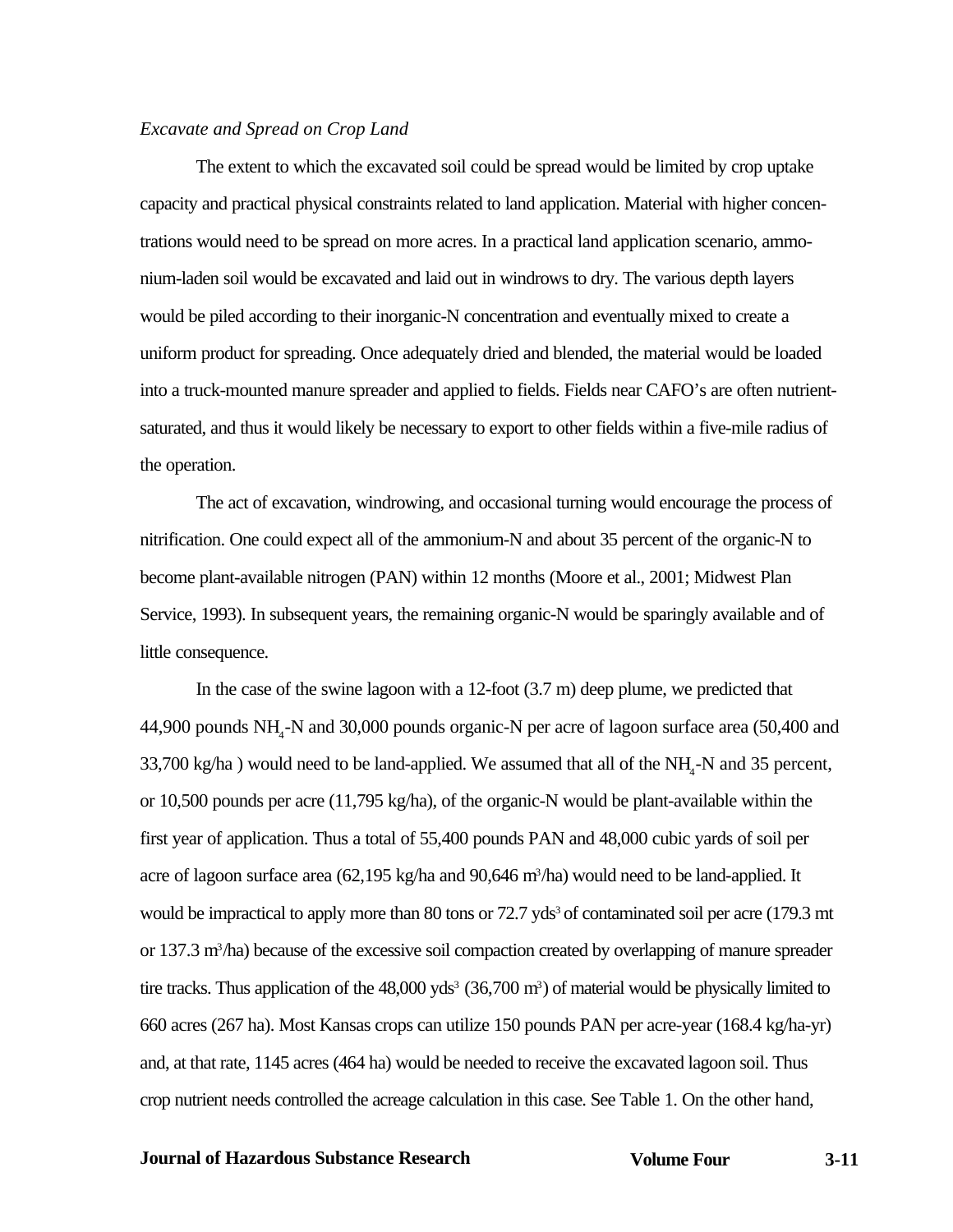physical limitations would control the amount of land needed to spread the less concentrated nitrogen in the material from open-lot dairies and confinement dairies with deep plumes in sandy soils.

#### **RECOMMENDED CLEANUP STANDARD**

We suggest that the lagoons be excavated to a depth where the  $NH<sub>4</sub>$ -N concentration of the soil does not exceed 25 mg/kg. Background soil levels are typically less than 5 mg/kg. The recommended maximum of 25 mg/kg is similar to the Kansas Department of Health and Environment remedial level for nitrate in soils below eight inches in depth (KDHE, 1996), and it represents a level (90 lbs PAN/acre-foot or 331 kg/ha-m) that can be removed through phytoremediation techniques.

#### **REMEDIATION COSTS**

Costs for the backfill-and-cover alternative are outlined in Table 2. Table 3 outlines costs for the excavate-and-spread option. Both tables include costs for design, testing, on-site supervision, inspections, and reports. For the excavation and spread calculation, the depth of the nitrogen plume on the side slopes was assumed to increase in proportion to depth from zero at the maximum water level to the plume depths shown in Table 3. The earth moving costs are conservative in that they include additional costs associated with mobilizing equipment and labor to rural sites.

The cost of land application includes windrowing, turning with a front-end loader, loading into the manure spreader, and spreader expense. Combined material preparation and handling

| <b>Impoundment</b><br>type  | <b>Surface</b><br>acres<br>per avg.<br>lagoon | <b>Basin</b><br>depth<br>$({\bf ft})^*$ | N Plume<br>depth<br>$({\bf ft})^{**}$ | <b>Volume</b><br>to<br>excavate<br>$(cy)$ *** | NH <sub>4</sub> N<br>(lb/surface)<br>acre) | Org-N<br>(lb/surface)<br>acre) | PAN<br>per<br>surface<br>acre | PAN<br>per<br>avg.<br>lagoon | Acres<br>needed for<br>land app. $@$<br>max. of 150<br><b>lb</b> PAN/ac<br>avg. lagoon | <b>Acres needed</b><br>for land app. @<br>max. of 72.7 cv<br>max/ac avg.<br>lagoon |
|-----------------------------|-----------------------------------------------|-----------------------------------------|---------------------------------------|-----------------------------------------------|--------------------------------------------|--------------------------------|-------------------------------|------------------------------|----------------------------------------------------------------------------------------|------------------------------------------------------------------------------------|
| <b>Swine</b>                | 3.1                                           | 16                                      | 12                                    | 48,000                                        | 44.900                                     | 30,000                         | 55.400                        | 171.740                      | 1,145                                                                                  | 660                                                                                |
| <b>Dairy</b><br>confinement | 3.0                                           | 17                                      | 7                                     | 25,600                                        | 15,978                                     | 10,652                         | 19,706                        | 59,118                       | 394                                                                                    | 352                                                                                |
| Dairy - open<br>lot         | 3.0                                           | 17                                      | 4                                     | 14,500                                        | 5,182                                      | 5,182                          | 6.996                         | 20.988                       | 140                                                                                    | 199                                                                                |

**Table 1.** Land requirements for spreading waste from average-size lagoon.

\* at maximum water level, add ft. to top of berm conversion factors:

\*\* double this depth for sandy sites  $(CEC < 11)$  1 foot = 0.305 meters

\*\*\* assume 3:1 slopes  $1 \text{ acres}$  1 acre = 0.405 hectacres  $1 \text{ cy} = 0.765 \text{ cubic meters}$  $1 lb = 0.454$  kilograms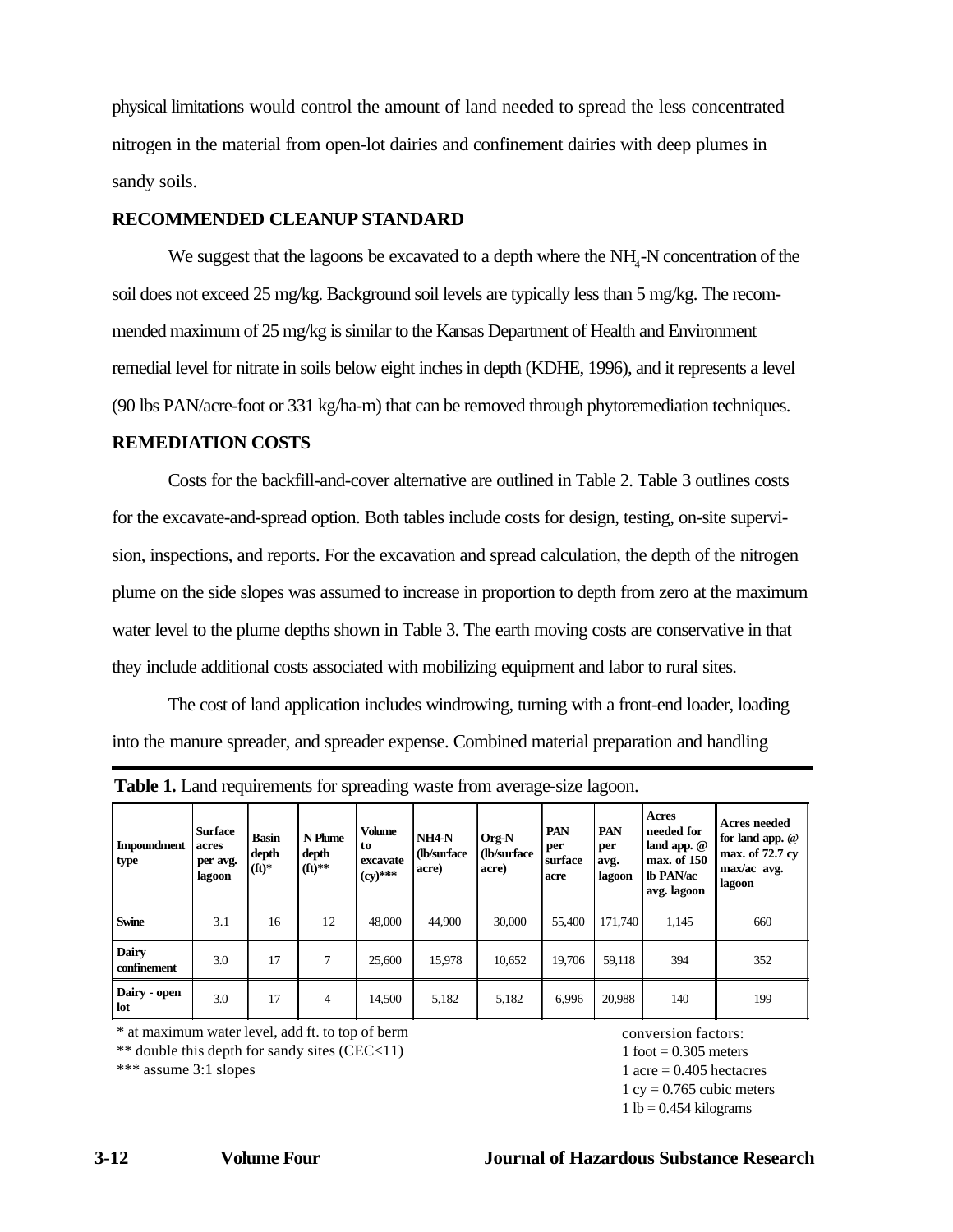expense would be about \$1.50 per cubic yard (\$1.96/cu. m). Spreading expense within a five-mile radius of the lagoon would cost about \$2.20 per yard or \$2.87 per cubic meter (Page, 2002). We have included in Table 3 a fertilizer credit for PAN at the current value of 18 cents per pound (40 cents per kg). Actual credits, if any, will vary according to patterns of land ownership and local market conditions. Some farmers may charge a fee for access to their land.

Table 3 shows that costs for remediation of the average size swine operation, 4,600 animal units, in typical silty clay-loam soils, would be \$620,000. Similarly, the cost for a swine facility with a permitted capacity of 3,700 animal units, just under the size where financial assurance for closure is required in Kansas, would be \$498,000. The data in Table 2 indicates that the same operations in sandy soils with deep plumes would use the backfill-and-cover option at \$810,000 and \$651,000, respectively. If we assume that a 3700 a.u. (9250 head) finishing unit is operated for 20 years with 2.5 cycles per year and a 6% loss/cull rate, the per head closure cost would be \$1.14. However, closure costs should be eligible for substantial matching funds under the USDA's EQIP program. The cost for such a facility in sandy soils would be \$1.50/head.

If the TreeWell® system is eliminated, as might be suggested for arid sites, the savings is about 9% of the total cost of remediation by the backfill-and-cover method as shown in Table 2. This is not sufficient to change the selected options in Table 4. We consider trees to be inexpensive insurance to maintain hydraulic control where the backfill-and-cover method is used.

Tables 2 and 3 do not include the cost of the initial closure steps already required by most state regulatory agencies, i.e. removal of the wastewater and sludge. This cost is significant. Based on

| <b>Impoundment</b><br>type | Surface<br>area<br>(acres) | <b>Engineering</b><br>design and<br>oversight | Backfill<br>material<br>and earth<br>work<br>volume (cv) | <b>Backfill cost</b><br>\$3.75/cy) | <b>Recontour</b><br>volume<br>$\left(\mathbf{cy}\right)$ | Recontour<br>cost<br>(\$3.50/cy) | Seeding<br>cost<br>(\$500/ac) | <b>TreeWell®</b><br>install (70<br>trees/ac)<br>\$150/TW | <b>Table 20 INTHNESTED FOR THE U.S. GOING</b> FOR AVERAGE SIZE RIGGOIL OF OREKLILL AND COVER HIGHOG.<br>Maintenance<br>cost for 25<br>yrs (\$800/yr) | <b>Total</b><br>remediation<br>cost | Cost per<br>animal unit |
|----------------------------|----------------------------|-----------------------------------------------|----------------------------------------------------------|------------------------------------|----------------------------------------------------------|----------------------------------|-------------------------------|----------------------------------------------------------|------------------------------------------------------------------------------------------------------------------------------------------------------|-------------------------------------|-------------------------|
| <b>Swine</b>               | 3.1                        | 11.800                                        | 60,000                                                   | 225,000                            | 14,100                                                   | 49,350                           | 1,550                         | 32,550                                                   | 20,000                                                                                                                                               | 340,250                             | 175.61                  |
| Dairy                      | 3.0                        | 11.600                                        | 61,7000                                                  | 231,375                            | 14,000                                                   | 49,000                           | 1,500                         | 31,500                                                   | 20,000                                                                                                                                               | 344,975                             | 186.29                  |

**Table 2.** Remediation costs in U.S. dollars for average-size lagoon by backfill-and-cover method.

\* Lagoon surface acres per 1,000 animal units is 1.60 for swine and 1.62 for dairy.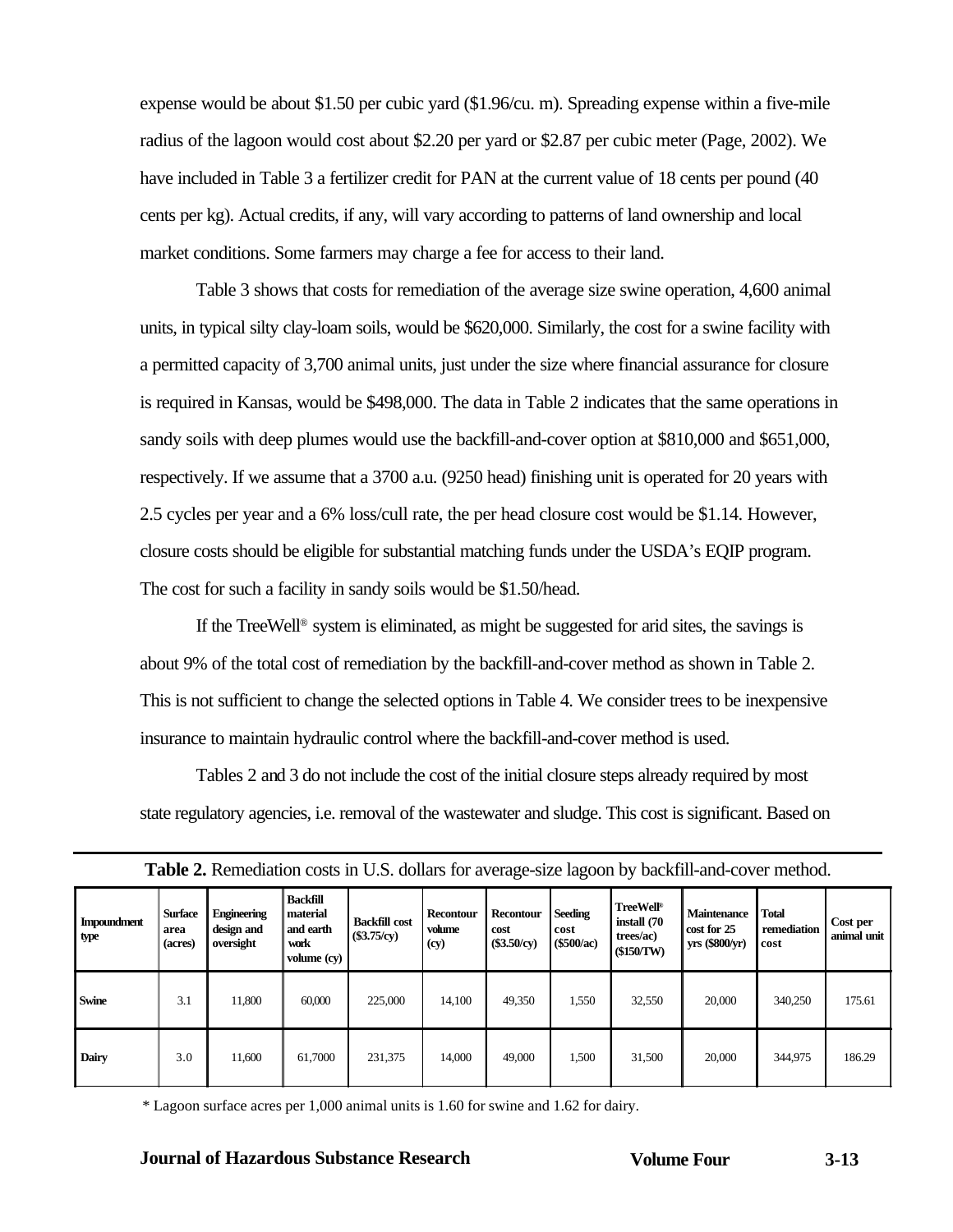the NRCS standard for lagoon closure, the North Carolina DENR estimated the cost of closure to be \$42,000/acre (\$103,740/ha) based on an estimate of \$5 to \$32/1000 gal (\$1.32 to \$8.45/cu. m) to remove lagoon contents (Jones et al., 2001). This figure compares to \$84,000/acre (\$207,500/ha) to remove a 12-foot (3.7 m) deep nitrogen plume (\$261,253 in Table 3 divided by 3.1 acres).

# **SWINE AND DAIRY CAFOS IN KANSAS**

Total population of federally permitted (1000 animal units or greater) swine and dairy CAFOs, obtained from KDHE records, is shown in Table 4. Total animal unit capacity for sites known to use synthetic liners in wastewater lagoons is also shown. This count also includes a large hoop-house facility that has no lagoon. We are not aware of any synthetic liners used at dairy sites. Sandy sites are estimated to comprise 30% of all sites in counties where the High Plains Aquifer lies in significant part. On this basis, 83% of all federally permitted swine facilities and 97% of all such dairies are situated over the High Plains Aquifer.

# **PROJECTION OF TOTAL COSTS**

Costs for each remedial option are summarized in Table 4. In the third column, the most likely option in each category is selected and tabulated. Based on a cleanup standard of 25 mg/kg of NH4-N, total cost to remove or contain the nitrogen beneath federally permitted swine and dairy wastewater management basins now in operation in Kansas would be about \$55.9 million. If no credit is allowed for fertilizer value of the material, then the cost rises to \$60 million. This figure is

| <b>Table 5.</b> INCHREGIQUE COSIS III O.D. GOILLES TOT AVERAGE SIZE REGULT BY CACAVAIL AND SPICIO HIGHOG |       |                                            |                                               |                                  |                                         |                                    |                                          |                                                  |                                            |                                |                               |
|----------------------------------------------------------------------------------------------------------|-------|--------------------------------------------|-----------------------------------------------|----------------------------------|-----------------------------------------|------------------------------------|------------------------------------------|--------------------------------------------------|--------------------------------------------|--------------------------------|-------------------------------|
| <b>Impoundment Surface</b><br>type                                                                       | acres | <b>Plume</b><br>depth<br>(f <sub>t</sub> ) | <b>Engineering</b><br>design and<br>oversight | <b>Excavation</b><br>volume (cy) | <b>Excavation</b><br>cost<br>\$1.90/cv) | <b>Regrading</b><br>volume<br>(cy) | <b>Regrading</b><br>cost<br>$(\$.35/cy)$ | Handling,<br>hauling,<br>spreading<br>$(\$3.70)$ | Fertilizer<br>N credit<br>\$.18/lb<br>PAN) | Total<br>remediation<br>  cost | Cost<br>per<br>animal<br>unit |
| Swine                                                                                                    | 3.1   | 12.0                                       | 15,250                                        | 48,000                           | 91,200                                  | 23,200                             | 8,120                                    | 177,600                                          | (30.913)                                   | 261,257                        | 134.81                        |
| Swine                                                                                                    | 3.1   | 24.0                                       | 19,250                                        | 101,500                          | 192,850                                 | 32,000                             | 11,200                                   | 375,550                                          | (30,913)                                   | 567,937                        | 293.05                        |
|                                                                                                          |       |                                            |                                               |                                  |                                         |                                    |                                          |                                                  |                                            |                                |                               |
| Dairy<br>confinement                                                                                     | 3.0   | 7.0                                        | 11,200                                        | 25,600                           | 48,640                                  | 20,000                             | 7,000                                    | 94,720                                           | (10,641)                                   | 150,919                        | 81.50                         |
| Dairy<br>confinement                                                                                     | 3.0   | 14.0                                       | 15,000                                        | 52,900                           | 100,510                                 | 24,900                             | 8,715                                    | 195,730                                          | (10,641)                                   | 309,314                        | 167.03                        |
|                                                                                                          |       |                                            |                                               |                                  |                                         |                                    |                                          |                                                  |                                            |                                |                               |
| Dairy open<br>lot                                                                                        | 3.0   | 4.0                                        | 7,550                                         | 14,500                           | 27,550                                  | 18,000                             | 6,300                                    | 53,650                                           | (3,778)                                    | 91,272                         | 49.29                         |
| Dairy open<br>lot                                                                                        | 3.0   | 8.0                                        | 11,400                                        | 29,500                           | 56,050                                  | 21,000                             | 7,350                                    | 109,150                                          | (3,778)                                    | 180,172                        | 97.29                         |

|  |  |  |  |  |  | Table 3. Remediation costs in U.S. dollars for average-size lagoon by excavate-and-spread method. |
|--|--|--|--|--|--|---------------------------------------------------------------------------------------------------|
|--|--|--|--|--|--|---------------------------------------------------------------------------------------------------|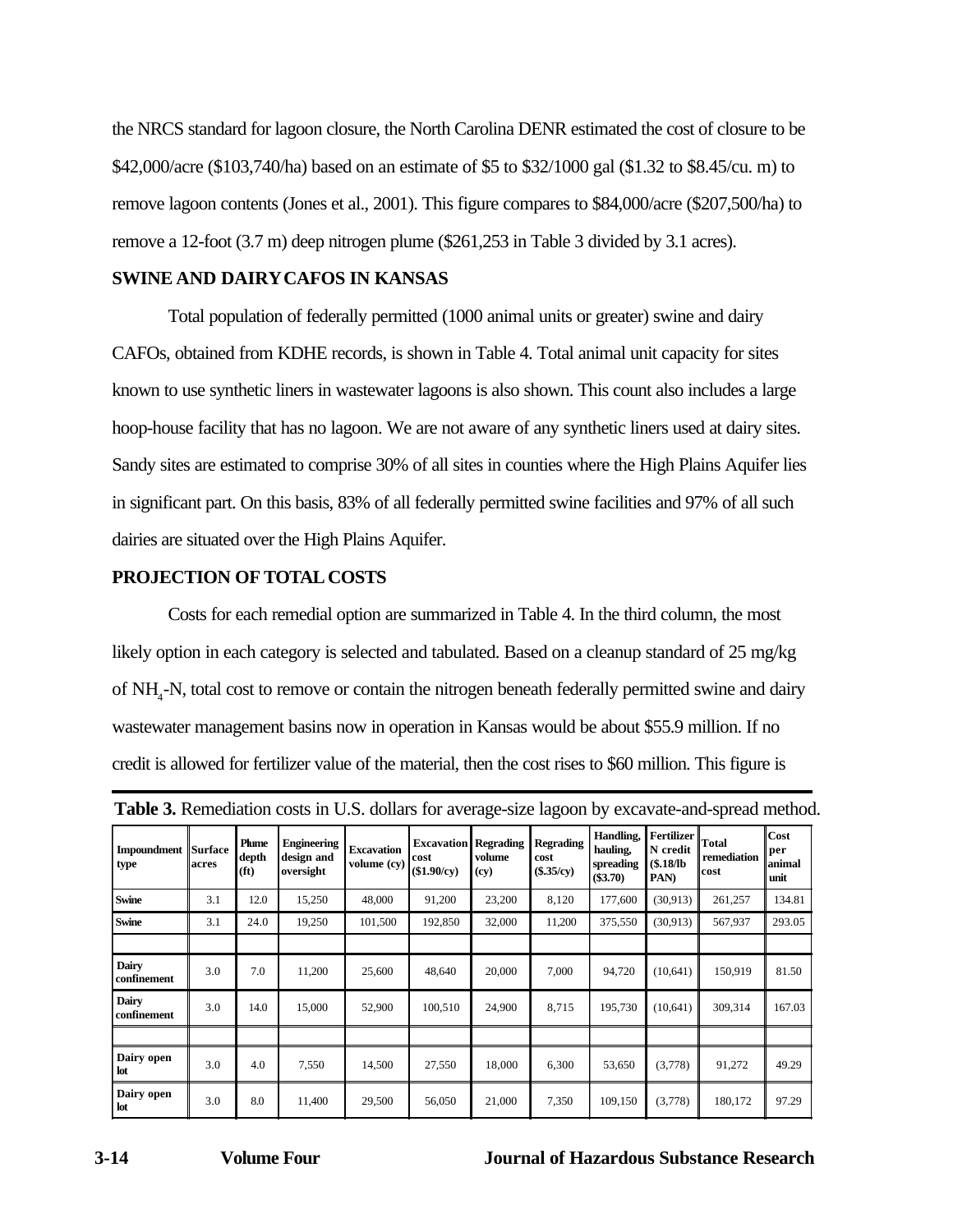constrained somewhat by utilizing the backfill-and-cover option in sandy settings. The backfill-andcover option has greater risks than the excavate-and-spread option in such settings. Its success is contingent on extended maintenance of the cover and plants, since it's unlikely that roots of plants like poplar trees or alfalfa can retrieve all or even most of the nitrogen under the lagoon bottom. On the other hand, use of excavate-and-spread could be limited by the very large land requirements needed for larger swine operations.

No costs were assigned to facilities currently using synthetic lagoon liners. Small nitrogen plumes may develop from pin-hole leaks. However, these are expected to be relatively insignificant, especially if operators use protective layers of low grade sand or soil to prevent major damage or otherwise employ means of leak detection. We did not address the desirability of leaving a large land depression after the plume is excavated and the basin recontoured. Depending on local

|                  | Animal<br>units in<br><b>Kansas</b> | Backfill-and--<br>cover method<br>(x\$1,000,000) | Excavate-and--<br>spread method<br>(x\$1,000,000) | <b>Selected option</b><br>(x\$1,000,000) |
|------------------|-------------------------------------|--------------------------------------------------|---------------------------------------------------|------------------------------------------|
| <b>Swine</b>     |                                     |                                                  |                                                   |                                          |
| Soil liners      |                                     |                                                  |                                                   |                                          |
| Silt/clay loam   | 240,900                             | 42.3                                             | 32.5                                              | 32.5                                     |
| Sandy            | 67,400                              | 11.8                                             | 19.8                                              | 11.8                                     |
| Synthetic liners | 196,600                             | NA                                               | NA                                                | <b>NA</b>                                |
| Sub-total swine  | 504,900                             | 54.1                                             | 52.2                                              | 44.3                                     |
| Dairy            |                                     |                                                  |                                                   |                                          |
| Confinement      |                                     |                                                  |                                                   |                                          |
| Silt/clay loam   | 59,600                              | 11.1                                             | 4.9                                               | 4.9                                      |
| Sandy            | 24,300                              | 4.5                                              | 4.0                                               | 4.0                                      |
| Open lot         |                                     |                                                  |                                                   |                                          |
| Silt/clay loam   | 29,400                              | 5.5                                              | 1.5                                               | 1.5                                      |
| Sandy            | 12,000                              | 2.2                                              | 1.2                                               | 1.2                                      |
| Sub-total dairy  | 125,300                             | 23.3                                             | 11.6                                              | 11.6                                     |
| <b>Total</b>     | 630,200                             | 77.4                                             | 63.8                                              | 55.9                                     |

**Table 4.** Comparison of cost in millions of U.S. dollars of remediation of swine and dairy lagoons for Kansas by backfill-and cover versus excavate-and spread methods.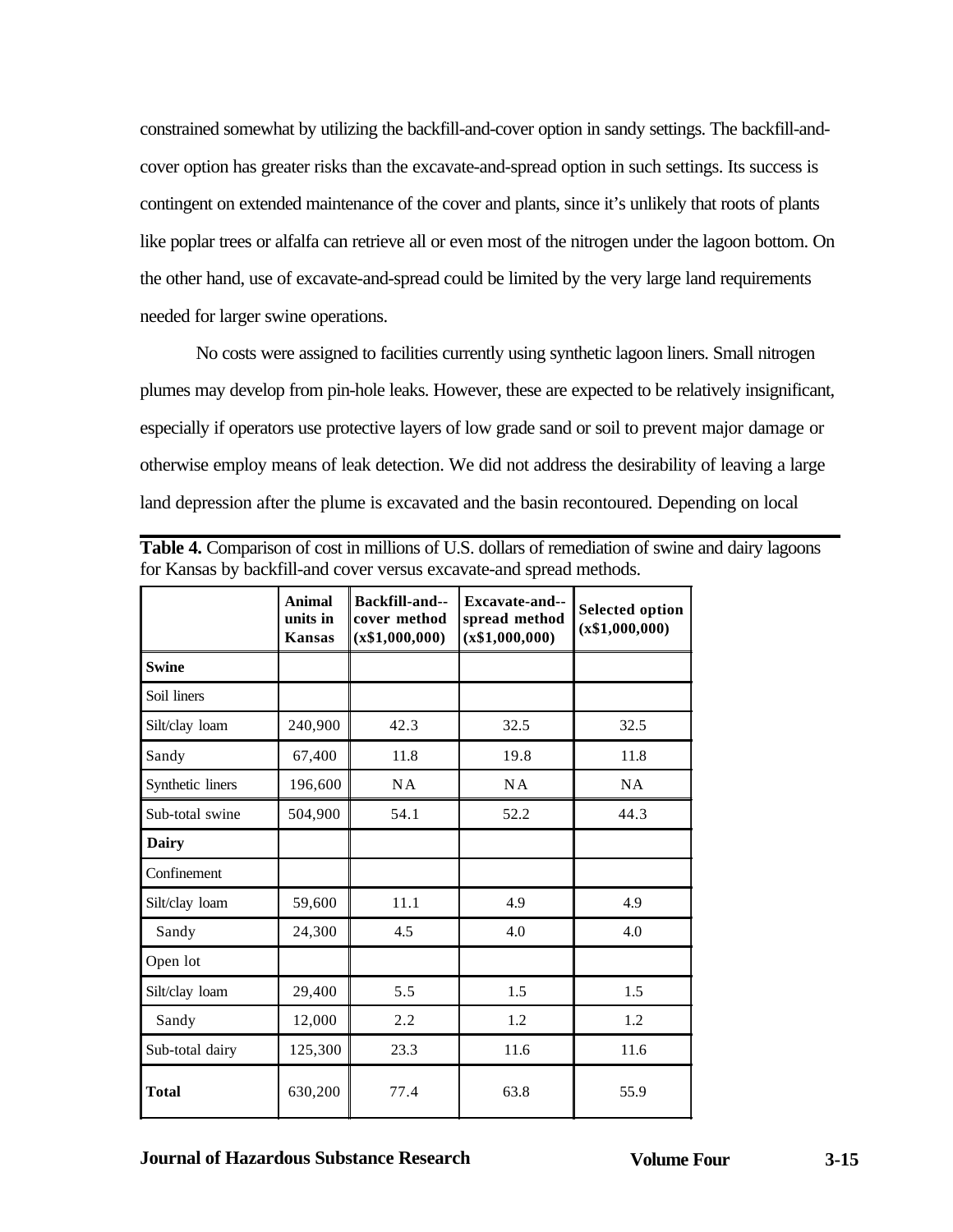conditions, it may be possible to use the properly closed facility as a freshwater pond or to grow crops on the slopes.

#### **AVOIDING FUTURE PROBLEMS**

The obvious step is to incorporate into the design of CAFO wastewater impoundments provisions to prevent or minimize formation of the nitrogen plume. Seaboard Farms, Inc. has installed synthetic liners in lagoons sited at their very large finishing facilities built since 1998 in western Kansas. This decision may have been made at least in part to avoid very significant liabilities from the formation of nitrogen plumes under their four-to-eight acre (1.6 to 3.2 ha) lagoons.

Where suitable materials are available, size of the plume can be greatly diminished by building a liner consisting of heavy clays with CEC's of 30 or more, optimally compacted to a depth of two or more feet (0.6 m). In effect, many more sites for ammonium adsorption are provided at the sludge interface. This liner must also be covered with a low-grade sand protective layer to prevent puncture damage and drying and cracking. We would recommend incorporating preventative measures into Kansas regulations for CAFOs, at least those built above unconfined aquifers. This would seem preferable to requiring financial assurance from smaller operators who may have difficulty obtaining bonds or letters of credit.

#### **CONCLUSIONS**

Based on a cleanup standard of  $25 \text{ mg/kg}$  of  $NH_4$ -N, the total cost to remove or contain the nitrogen beneath federally permitted swine and dairy wastewater management basins now in operation in Kansas would be about \$55.9 million. If no credit is allowed for fertilizer value of the material, then the cost rises to \$60 million. In most cases, the least costly remedial option would be the excavation and spreading of the contaminated material on farmland. However, deep plumes in sandy soils and limited access to farmland may dictate use of the backfill-and-cover option. The remedial cost for some swine operations not currently required to provide financial assurance for closure is estimated to range from \$500,000 to \$650,000, not counting the cost of wastewater and sludge removal. These figures suggest that a potential risk exists for county and/or state taxpayers if some of these facilities are abandoned without a thorough cleanup. These risks may be significantly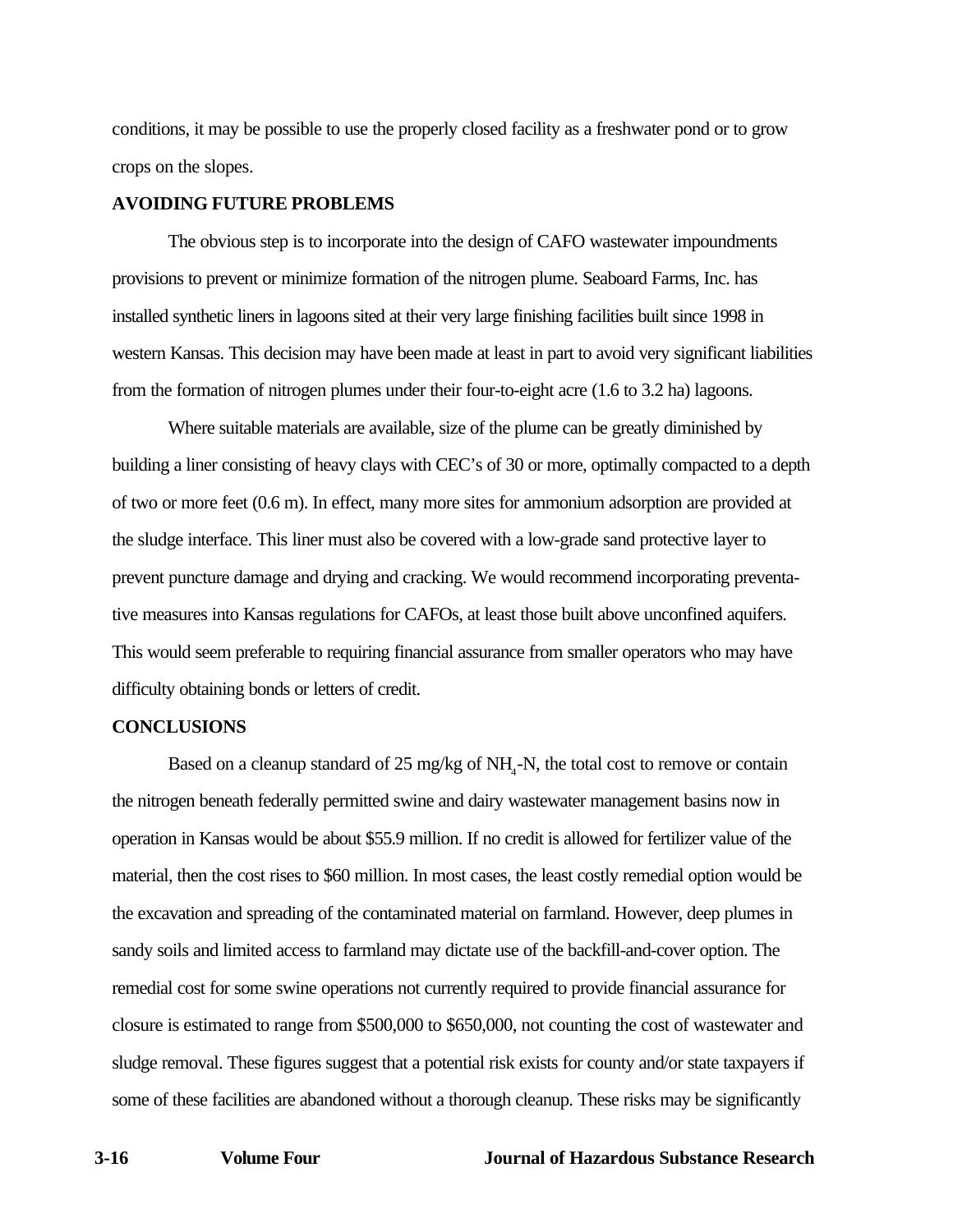reduced if new facilities are required to install suitably protected synthetic liners or thick soil liners

with a high clay content.

# **REFERENCES**

- Becker, M. F., K. D. Peter, and J. Masoner, 2002. "Possible Sources of Nitrate in Ground Water at Swine Licensed-Managed Feeding Operations in Oklahoma, 2001," U.S. Geological Survey, WRI Report 02-4257.
- DeRouchy, J. D., R. D. Goodband, J.L. Nelssen, M.D. Tokoch, S.S. Dritz, and J.P. Murphy. 2001. "Nutrient Composition of Kansas Swine Lagoons and Hoop-Barn Manure," In Kansas State University Research and Extension, 2001, Vol.1: pp 1-15.
- DeSutter, T. M., J. M. Ham, and T. P. Trooien, 2000. "Survey of Waste Chemistry of Anaerobic Lagoons at Swine Production Facilities and Cattle Feedlots," in Kansas State University Research & Extension, 2000, Appendix A.
- Friese, David, June 6, 2002. Kansas Department of Health & Environment Livestock Waste Section of the Bureau of Water, personal communication with Craig Volland, Spectrum Technologists.
- Ham, J.M., 2001. "Seepage Losses from Animal Waste Lagoons: A Summary of a Four-Year Investigation in Kansas," in Kansas State University Research and Extension, 2001, vol.1: pp. 16-38.
- Ham. J. and T. DeSutter, 1999, "Seepage Losses and Nitrogen Export from Swine Waste Lagoons: A Water Balance Study." In Kansas State University Research and Extension, 1999, pp. 3.1-3.31.
- Jones, D., R. Koelsch, S. Mukhtar, R. Sheffield, and J. Worley, 2001. "Closure of Earthen Manure Structures (Including Basins, Holding Ponds and Lagoons)," International Symposium Addressing Animal Production and Environmental Issues, Oct. 3-5, 2001, North Carolina State University.
- Kansas Department of Health and Environment (KDHE), 1996. Bureau of Environmental Remediation. "Recommended Remedial Levels for Nitrate in Soils," BER Policy# BER-RS-012, June 26, 1996.
- Kansas State University (KSU) Research & Extension, 1999. Animal Waste Lagoon Water Quality Study.
- Kansas State University (KSU) Research & Extension, 2000. Animal Waste Lagoon Water Quality Study.
- Kansas State University (KSU) Research & Extension, 2001. Animal Waste Management and Utilization : Final Report.
- Litke, David W., 2001. "Historical Water Quality Data for the High Plains Regional Groundwater Study Area in Colorado, Kansas, Nebraska, New Mexico, Oklahoma, South Dakota, Texas, and Wyoming, 1930-1998," U.S. Geological Survey WRI Report 00-4254.